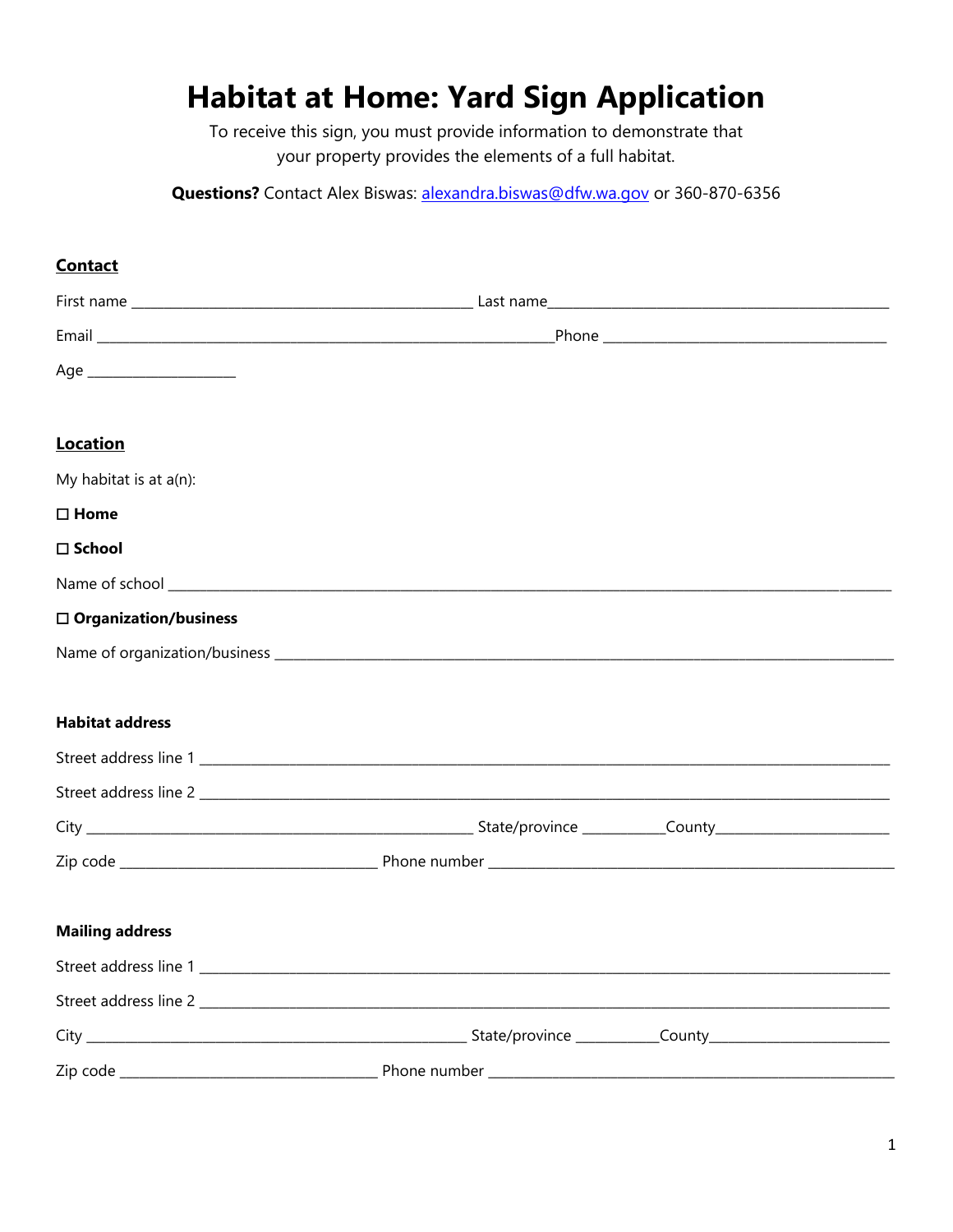## **Habitat**

Please tell us how you provide the following resources.

| 1. <b>Food</b> (select at least 2)                                                                                       |  |  |
|--------------------------------------------------------------------------------------------------------------------------|--|--|
|                                                                                                                          |  |  |
| <b>Feeders</b>                                                                                                           |  |  |
|                                                                                                                          |  |  |
| 2. Water (select at least 1)                                                                                             |  |  |
|                                                                                                                          |  |  |
| 3. Cover (select at least 2)                                                                                             |  |  |
| $\Box$ bat house $\Box$ birdhouse $\Box$ wooded area $\Box$ dense shrubs $\Box$ evergreens $\Box$ log pile $\Box$ meadow |  |  |
|                                                                                                                          |  |  |
| 4. Places to raise young (select at least 2)                                                                             |  |  |
| $\Box$ trees with cavities $\Box$ snags $\Box$ dense shrubs $\Box$ plants for caterpillars to eat                        |  |  |
|                                                                                                                          |  |  |
| <b>Resources conservation</b><br>5.                                                                                      |  |  |
| $\Box$ create a raingarden $\Box$ capturing roof rainwater $\Box$ planting native plants                                 |  |  |
| $\Box$ reducing/eliminating lawn areas $\Box$ mulching/composting                                                        |  |  |
|                                                                                                                          |  |  |
|                                                                                                                          |  |  |

**Plants** Please list all major **native** and **non-native** trees, shrubs, grasses, perennials, annuals, etc. that grow in your habitat. Also indicate the approximate **quantity** of each.

\_\_\_\_\_\_\_\_\_\_\_\_\_\_\_\_\_\_\_\_\_\_\_\_\_\_\_\_\_\_\_\_\_\_\_\_\_\_\_\_\_\_\_\_\_\_\_\_\_\_\_\_\_\_\_\_\_\_\_\_\_\_\_\_\_\_\_\_\_\_\_\_\_\_\_\_\_\_\_\_\_\_\_\_\_\_\_\_\_\_\_\_\_\_\_\_\_\_\_\_\_\_\_\_\_\_\_\_\_\_\_\_\_\_\_\_\_\_\_\_\_\_\_\_\_\_\_\_\_\_

### **Photos**

Share your photos with us! We want to see your habitat.

Use **#habitatathome** on social media or **email**/**mail us your photos** along with your application.

### **Email or mail your application to:**

### wildthing@dfw.wa.gov

Washington Department of Fish and Wildlife Habitat at Home P.O. Box 43141 Olympia, WA 98504-3141

**Public Records Disclosure Notice**: Any information you submit to the Washington Department of Fish and Wildlife is subject to public disclosure under Washington's Public Records law, RCW 42.56.